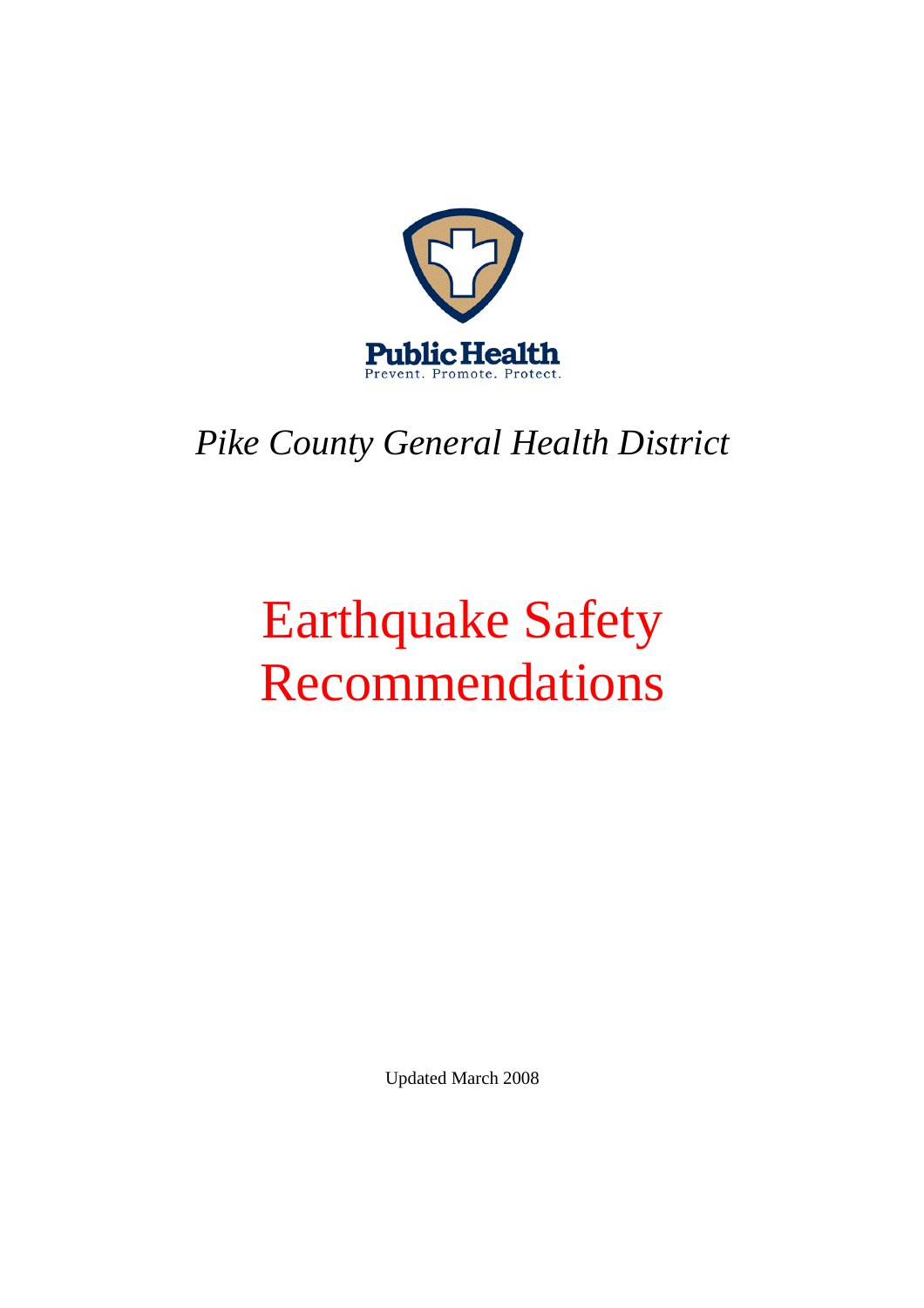# Table of Contents

| <b>Earthquake Preparation</b>        |  |
|--------------------------------------|--|
| Inspecting for Possible Home Hazards |  |
| <b>Earthquake Safety</b>             |  |
| <b>Special Needs Populations</b>     |  |

*The following pages were compiled based on information from the Centers for Disease Control and Prevention.*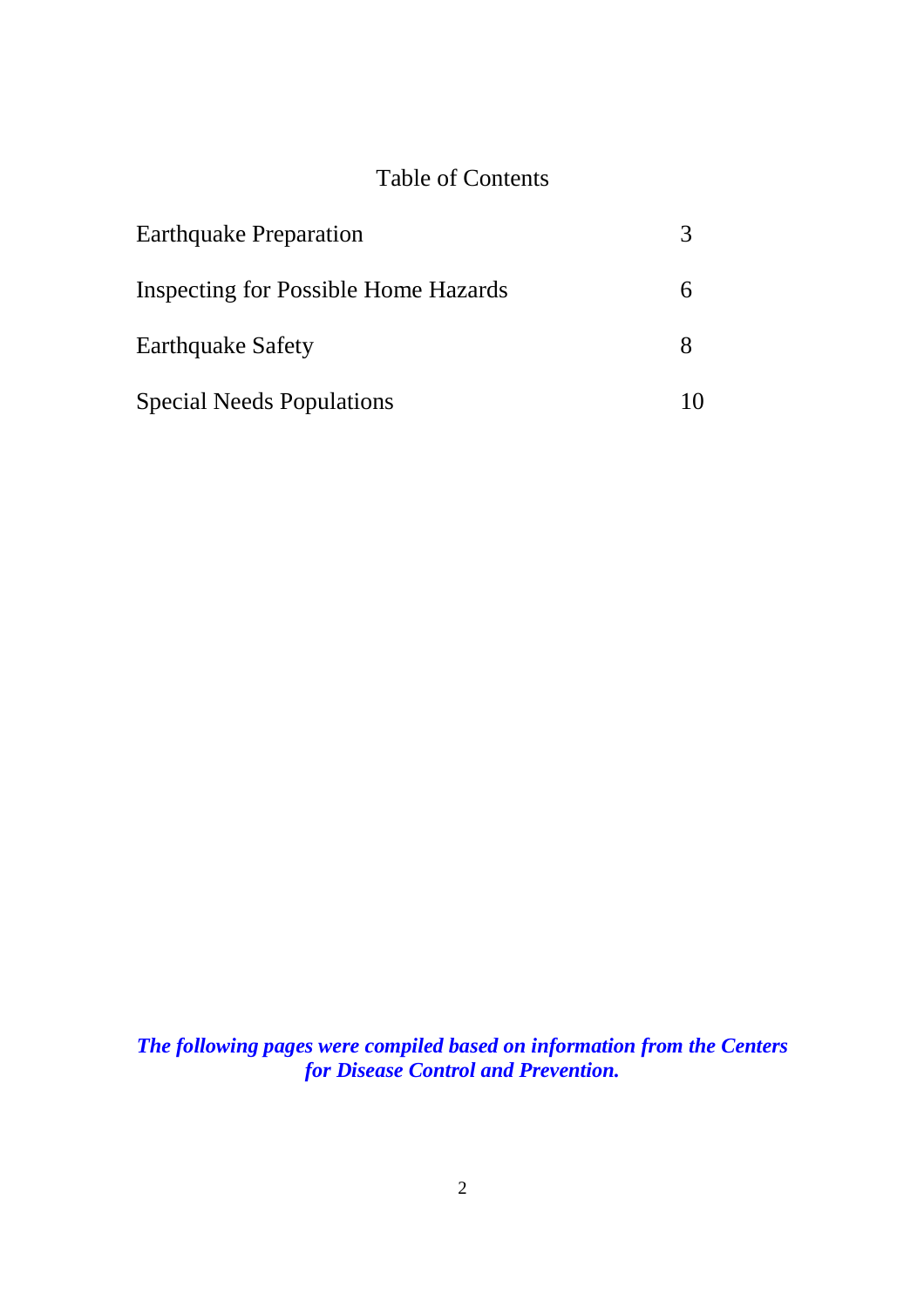# **Earthquake Preparation**

While California has been the state most prone to serious earthquakes in recent years, there are many other fault zones in other areas of the United States. For example, geologists and seismologists have predicted a 97 percent chance of a major earthquake in the New Madrid seismic zone of the central United States (including Arkansas, Missouri, Tennessee, and Kentucky) between now and the year 2035. While earthquakes with the power of the one that hit the greater Los Angeles area in January 1994 are fairly rare, less severe earthquakes can interrupt your normal living patterns and cause substantial injury.

During a major earthquake, you may hear a roaring or rumbling sound that gradually grows louder. You may feel a rolling sensation that starts out gently and, within a second or two, grows violent.

 $OR \ldots$ 

You may first be jarred by a violent jolt. A second or two later, you may feel shaking and find it difficult to stand up or move from one room to another.

The real key to surviving an earthquake and reducing your risk of injury lies in planning, preparing, and practicing what you and your family will do if it happens.

#### *Practice Drills*

By planning and practicing what to do if an earthquake strikes, you and your family can learn to react correctly and automatically when the shaking begins. During an earthquake, most deaths and injuries are caused by collapsing building materials and heavy falling objects, such as bookcases, cabinets, and heating units. Learn the safe spots in each room of your home. If you have children, get the entire family to practice going to these locations. Participating in an earthquake drill will help children understand what to do in case you are not with them during an earthquake.

Make sure you and your child also understand the school's emergency procedures for disasters. This will help you coordinate where, when, and how to reunite with your child after an earthquake.

During your earthquake drill:

- Get under a sturdy table or desk and hold on to it.
- If you're not near a table or desk, cover your face and head with your arms; and
	- o stand or crouch in a strongly supported doorway OR . . .
	- o brace yourself in an inside corner of the house or building.
- Stay clear of windows or glass that could shatter or objects that could fall on you.
- Remember: If inside, stay inside. Many people are injured at entrances of buildings by falling debris.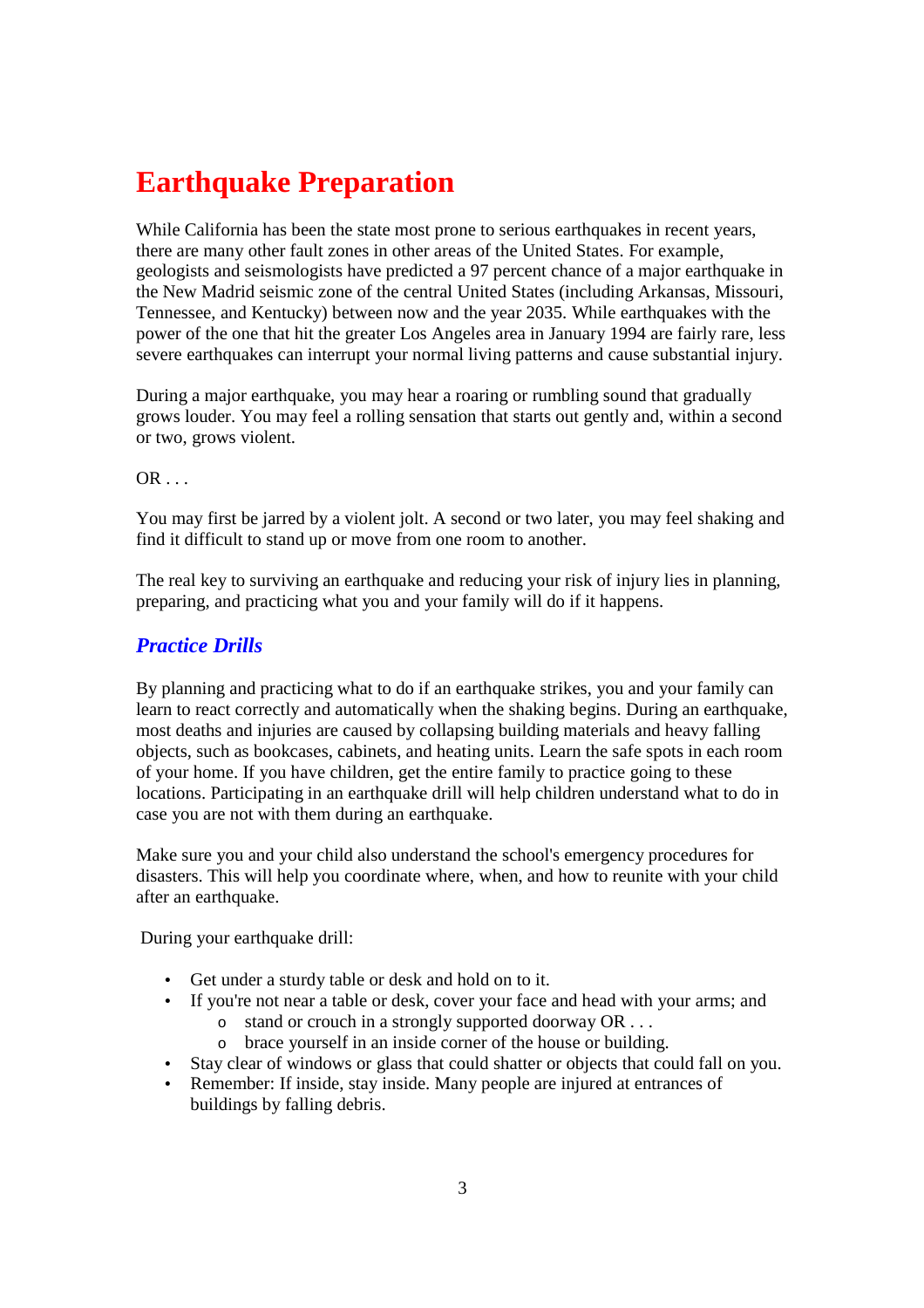# *Evacuation Plans*

If an earthquake occurs, you may need to evacuate a damaged area afterward. By planning and practicing for evacuation, you will be better prepared to respond appropriately and efficiently to signs of danger or to directions by civil authorities.

- Take a few minutes with your family to discuss a home evacuation plan. Sketch a floor plan of your home; walk through each room and discuss evacuation details.
- Plan a second way to exit from each room or area, if possible. If you need special equipment, such as a rope ladder, mark where it is located.
- Mark where your emergency food, water, first aid kits, and fire extinguishers are located.
- Mark where the utility switches or valves are located so that they can be turned off, if possible.
- Indicate the location of your family's emergency outdoor meeting place.

#### *Establish Priorities*

Take time before an earthquake strikes to write an emergency priority list, including:

- important items to be hand-carried by you
- other items, in order of importance to you and your family
- items to be removed by car or truck if one is available
- things to do if time permits, such as locking doors and windows, turning off the utilities, etc.

#### *Write Down Important Information*

Make a list of important information and put it in a secure location. Include on your list:

- important telephone numbers, such as police, fire, paramedics, and medical centers
- the names, addresses, and telephone numbers of your insurance agents, including policy types and numbers
- the telephone numbers of the electric, gas, and water companies
- the names and telephone numbers of neighbors
- the name and telephone number of your landlord or property manager
- important medical information, such as allergies, regular medications, etc.
- the vehicle identification number, year, model, and license number of your automobile, boat, RV, etc.
- your bank's or credit union's telephone number, account types, and numbers
- radio and television broadcast stations to tune to for emergency broadcast information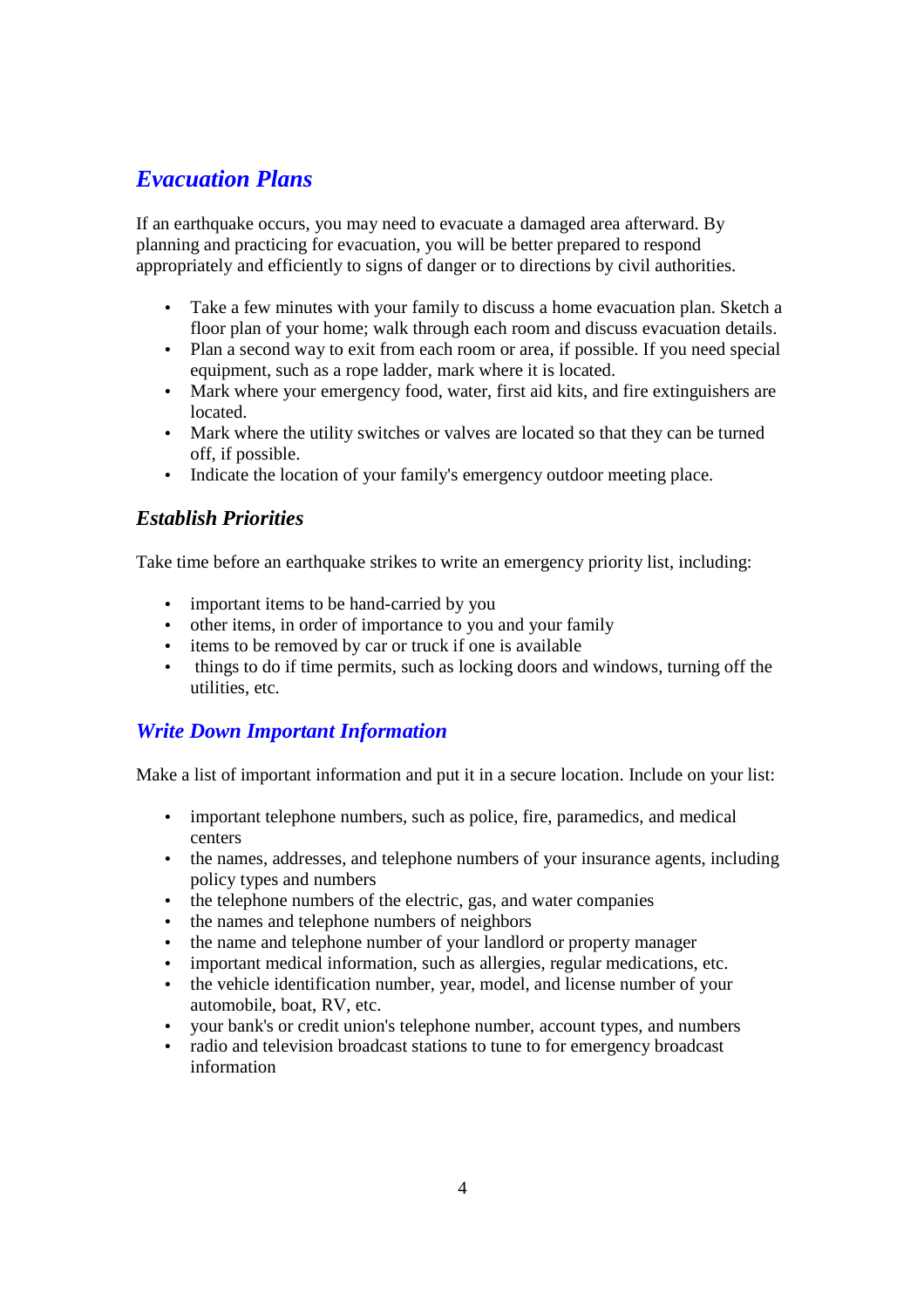# *Gather and Store Important Documents in a Fire-Proof Safe*

- Birth certificates
- Ownership certificates (automobiles, boats, etc.)
- Social Security cards
- Insurance policies
- Wills
- Household inventory, including:
	- o list of contents
	- o photographs of contents of every room
	- o photographs of items of high value, such as jewelry, paintings, collectors' items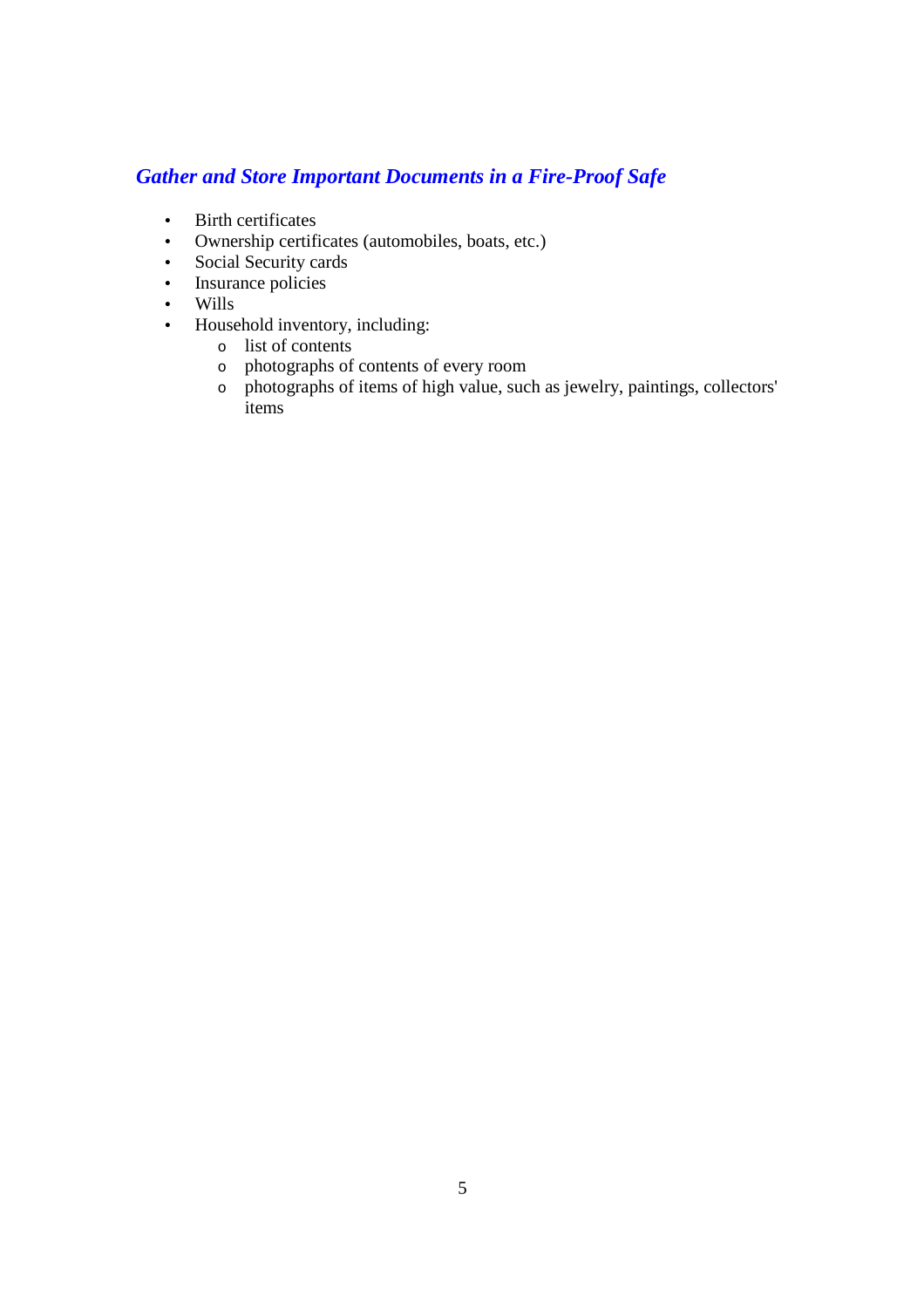# **Inspecting for Possible Home Hazards**

An important step in earthquake preparedness is to inspect your home and its surroundings for possible hazards and then take action to lessen those hazards. Remember: anything can move, fall, or break during an earthquake or its aftershocks.

The following is a basic checklist to help you identify and correct possible home hazards.

#### *Rooms in the Home*

Look for the following hazards in each room:

- Windows and other glass that might shatter
- Unanchored bookcases, cabinets, refrigerators, water heaters, and other furniture that might topple
- Heating units, fireplaces, chimneys, and stoves that could move or fall
- Areas that could be blocked by falling debris

#### *Securing Appliances*

- Secure your large appliances with flexible cable, braided wire, or metal strapping.
- Install flexible gas and water connections on all gas appliances. This will significantly reduce your chances of having a major fire after an earthquake.
- Brace and support air conditioners, particularly those on rooftops.

The typical water heater weighs about 450 pounds when full. In an earthquake, the floor on which it is standing tends to move out from under the heater, often causing it to topple. The movement can also break the gas, electric, and water-line connectors, posing fire or electric shock hazards, and can shatter the glass lining within the water heater.

Here are two suggestions on how to secure your water heater:

- Wrap at least a 1 /2-inch wide metal strap around the top of the water heater and attach it to wall studs with 3-inch lag screws. Attach another strap about 2/3 of the way down from the top of the water heater. OR...
- Wrap steel plumber's tape around the entire water heater at least twice. Then secure the tape to two different wall studs with 3-inch lag screws.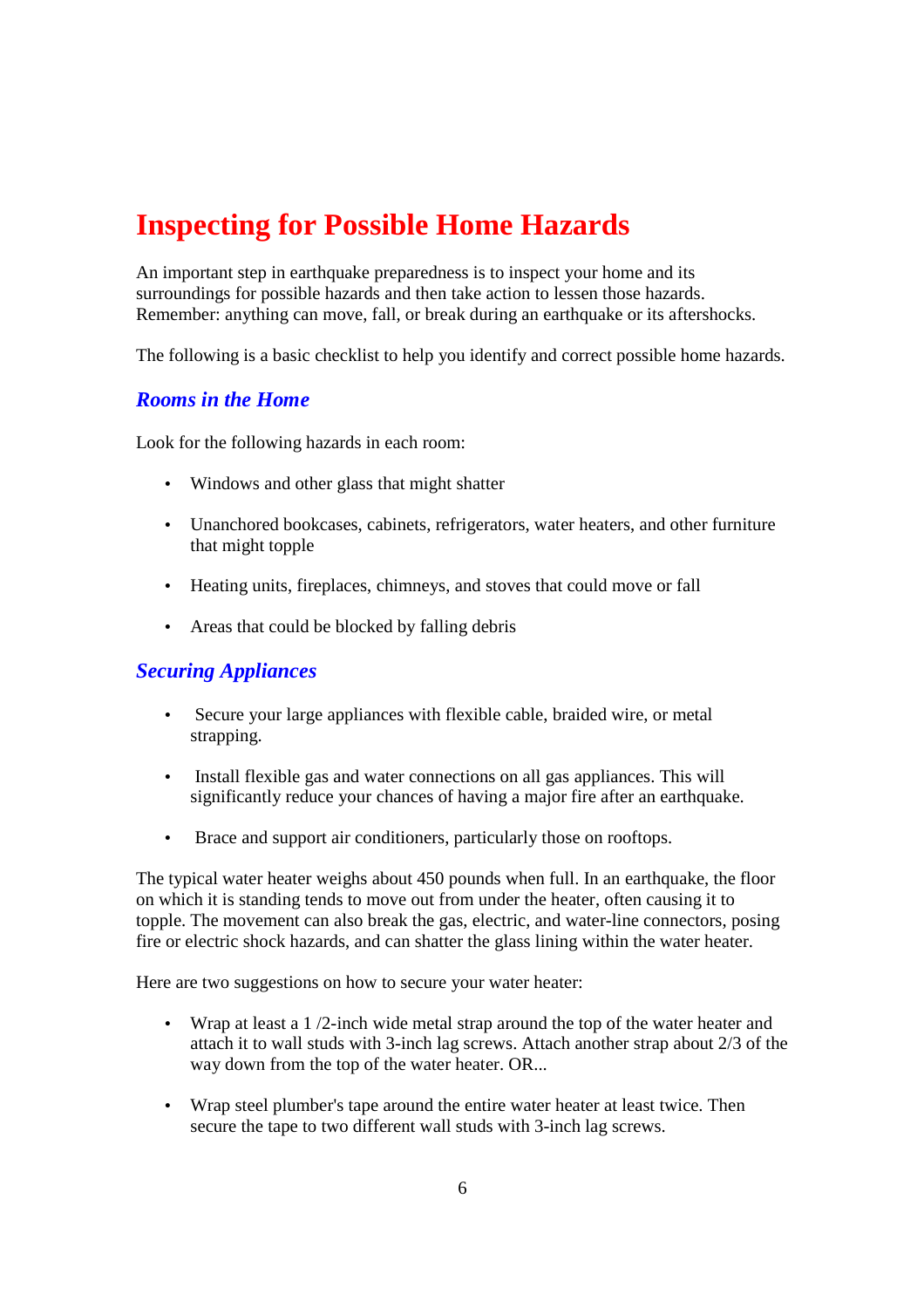## *Securing Items in the Bathroom*

Replace glass bottles from your medicine cabinet and around the bathtub with plastic containers.

## *Hanging and Overhead Items*

- Inspect and anchor overhead light fixtures, such as chandeliers.
- Move heavy mirrors and pictures hanging above beds, chairs, and other places where you sit or sleep. Otherwise, anchor these items with wire through eyescrews bolted into wall studs. Or place screws on both sides, top, and bottom of the frame and screw these into the studs.
- Determine whether the full swing of your hanging lamps or plants will strike a window. If so, move them.
- Secure hanging objects by closing the opening of the hook.
- Replace heavy ceramic or glass hanging planters with light-weight plastic or wicker baskets.

#### *Shelves, Cabinets, and Furniture*

- Identify top-heavy, free-standing furniture, such as bookcases and china cabinets, that could topple in an earthquake.
- Secure your furniture by using:
	- o "L" brackets, corner brackets, or aluminum molding to attach tall or topheavy furniture to the wall
	- o eyebolts to secure items located a short distance from the wall
- Attach a wooden or metal guardrail on open shelves to keep items from sliding or falling off. Fishing line can also be used as a less-visible means of securing an item.
- Place heavy or large objects on lower shelves.
- Use Velcro®-type fastenings to secure some items to their shelves.
- Secure your cabinet doors by installing sliding bolts or childproof latches.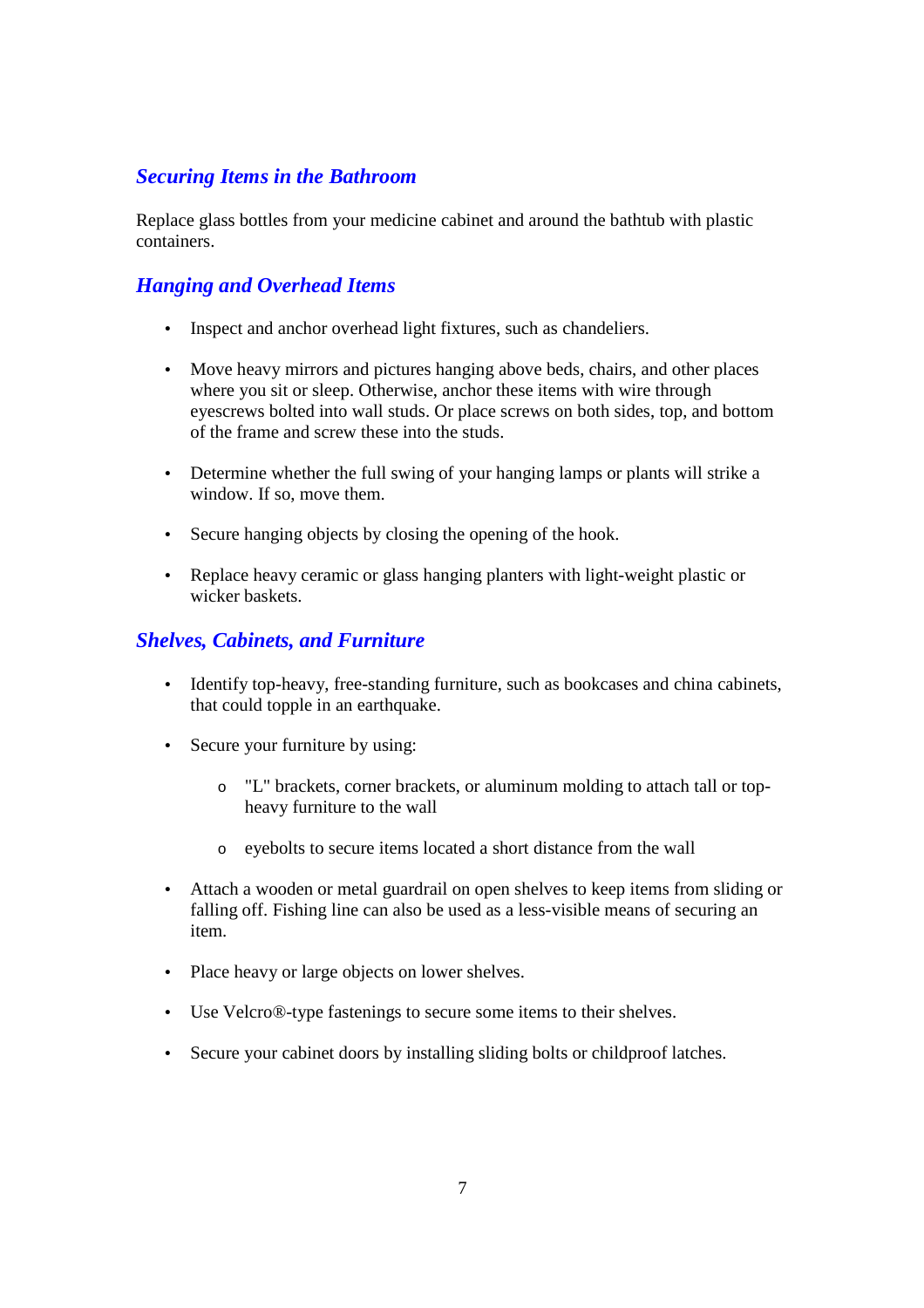## *Hazardous Materials*

Identify poisons, solvents, or toxic materials in breakable containers and move these containers to a safe, well-ventilated storage area. Keep them away from your water storage and out of reach of children and pets.

# *Inspecting and Securing Your Home's Structure*

Examine the structural safety of your house. If your house is of conventional wood construction, it will probably be relatively resistant to earthquake damage, particularly if it is a single-story structure.

For information on structural safety standards and qualified contractors in your area, contact your city or county government office on community development or building code enforcement.

The following suggestions will take an investment of time and money but will add stability to your home. If you want to do the work yourself, many hardware or homeimprovement stores will assist you with information and instructions.

#### **Foundation**

Check to see if your house or garage is securely fastened to the foundation. (If your house was built before 1950, it probably does not have bolts securing the wood structure to the concrete foundation.) If your house is not secured to the foundation, take the following steps:

- Using a hammer drill and carbide bit, drill a hole through the sill plate into the foundation. Holes should be approximately 6 feet apart.
- Drop a 1/2- x 7-inch expansion bolt into each hole and finish by tightening the nut and washer.

#### **Beams, Posts, Joists, and Plates**

Strengthen the areas of connection between beams, posts, joists, and plates using the following hardware:

- "T" and "L" straps
- Mending plates
- Joist hangers
- Twin post caps
- Nails and lag screws

Pay particular attention to exposed framing in garages, basements, porches, and patio covers.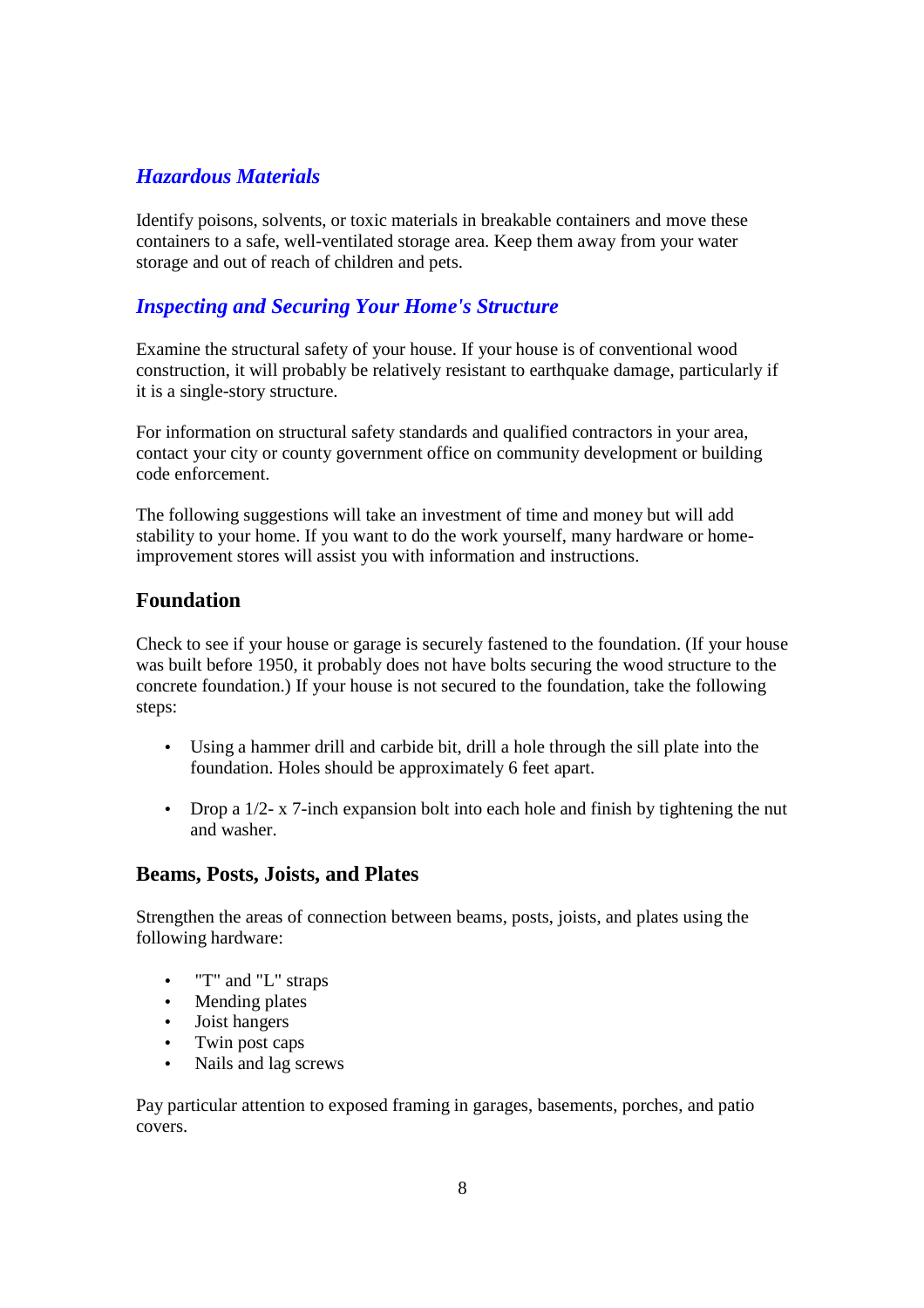## **Roof and Chimney**

- Check your chimney or roof for loose tiles and bricks that could fall in an earthquake. Repair loose tiles or bricks, as needed.
- Protect yourself from falling chimney bricks that might penetrate the roof, by reinforcing the ceiling immediately surrounding the chimney with 3/4-inch plywood nailed to ceiling joists.

## *Learning to Shut Off Utilities*

- Know where and how to shut off utilities at the main switches or valves. Check with your local utility companies for instructions.
- Teach all family members how and when to shut off utilities.

#### **Gas**

- An automatic valve (Earthquake Command System) is commercially available that will turn the gas off for you in the event of an earthquake.
- After an earthquake, DO NOT USE matches, lighters, or appliances, and do not operate light switches until you are sure there are no gas leaks. Sparks from electrical switches could ignite gas, causing an explosion.
- If you smell the odor of gas, or if you notice a large consumption of gas being registered on the gas meter, shut off the gas immediately. First, find the main shut-off valve, located on a pipe next to the gas meter. Use an adjustable wrench to turn the valve to the off position.

#### **Electricity**

After a major disaster, shut off the electricity. Sparks from electrical switches could pose a shock or fire hazard. Carefully turn off the electricity at the main electrical breaker in your home.

#### **Water**

Water may be turned off at either of two locations:

- At the main meter, which controls the water flow to the entire property; or
- At the water main leading into the home. (Shutting off the water here retains the water supply in your water heater, which may be useful in an emergency.)

Attach a valve wrench to the water line. (This tool can be purchased at most hardware stores.) Also, label the water mains for quick identification.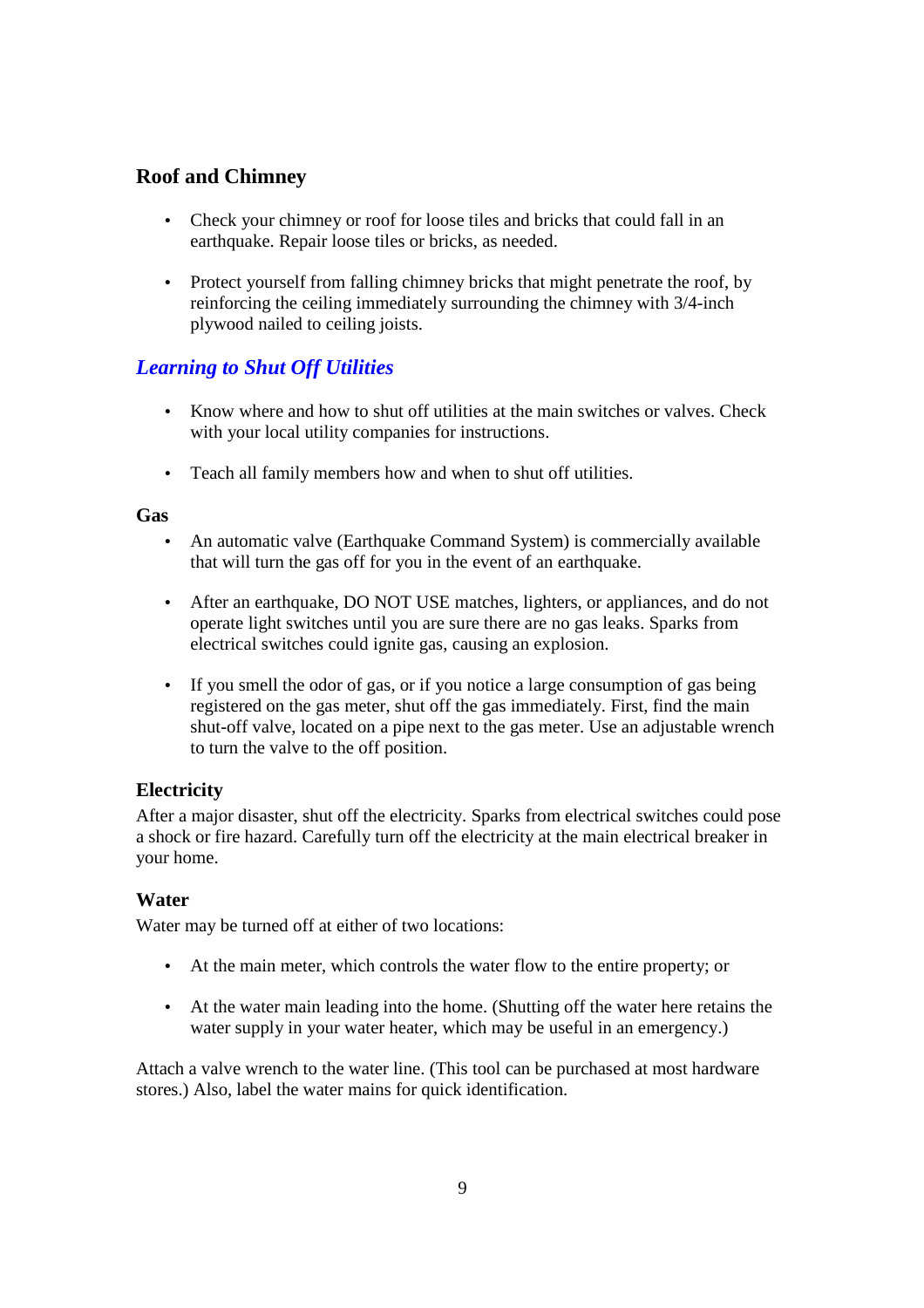# **Earthquake Safety**

# *Indoor Safety*

There are actions you can take, even while an earthquake is happening, that will reduce your chances of being hurt. Lights may be out, and hallways, stairs, and room exits may be blocked by fallen furniture, ceiling tiles, and other debris. Planning for these situations will help you to take action quickly.

- If an earthquake strikes, you may be able to take cover under a heavy desk or table. It can provide you with air space if the building collapses. If you get under a table and it moves, try to move with it.
- Inner walls or door frames are the least likely to collapse and may also shield against falling objects. If other cover is not available, go to an inner corner or doorway, away from windows or glass panels.
- Stay away from glass and hanging objects, and bookcases, china cabinets, or other large furniture that could fall. Watch for falling objects, such as bricks from fireplaces and chimneys, light fixtures, wall hangings, high shelves, and cabinets with doors that could swing open.
- Grab something to shield your head and face from falling debris and broken glass.
- If the lights go out, use a battery-operated flashlight. Don't use candles, matches, or lighters during or after the earthquake. If there is a gas leak, an explosion could result.
- If you are in the kitchen, quickly turn off the stove and take cover at the first sign of shaking.

# **High-Rise Buildings**

Get under a desk and stay away from windows and outside walls. Stay in the building. The electricity may go out, and the sprinkler systems may come on. DO NOT use the elevators.

#### **Crowded Indoor Public Places**

If you are in a crowded public place, do not rush for the doorways. Others will have the same idea. Move away from display shelves containing objects that may fall. If you can, take cover and grab something to shield your head and face from falling debris and glass.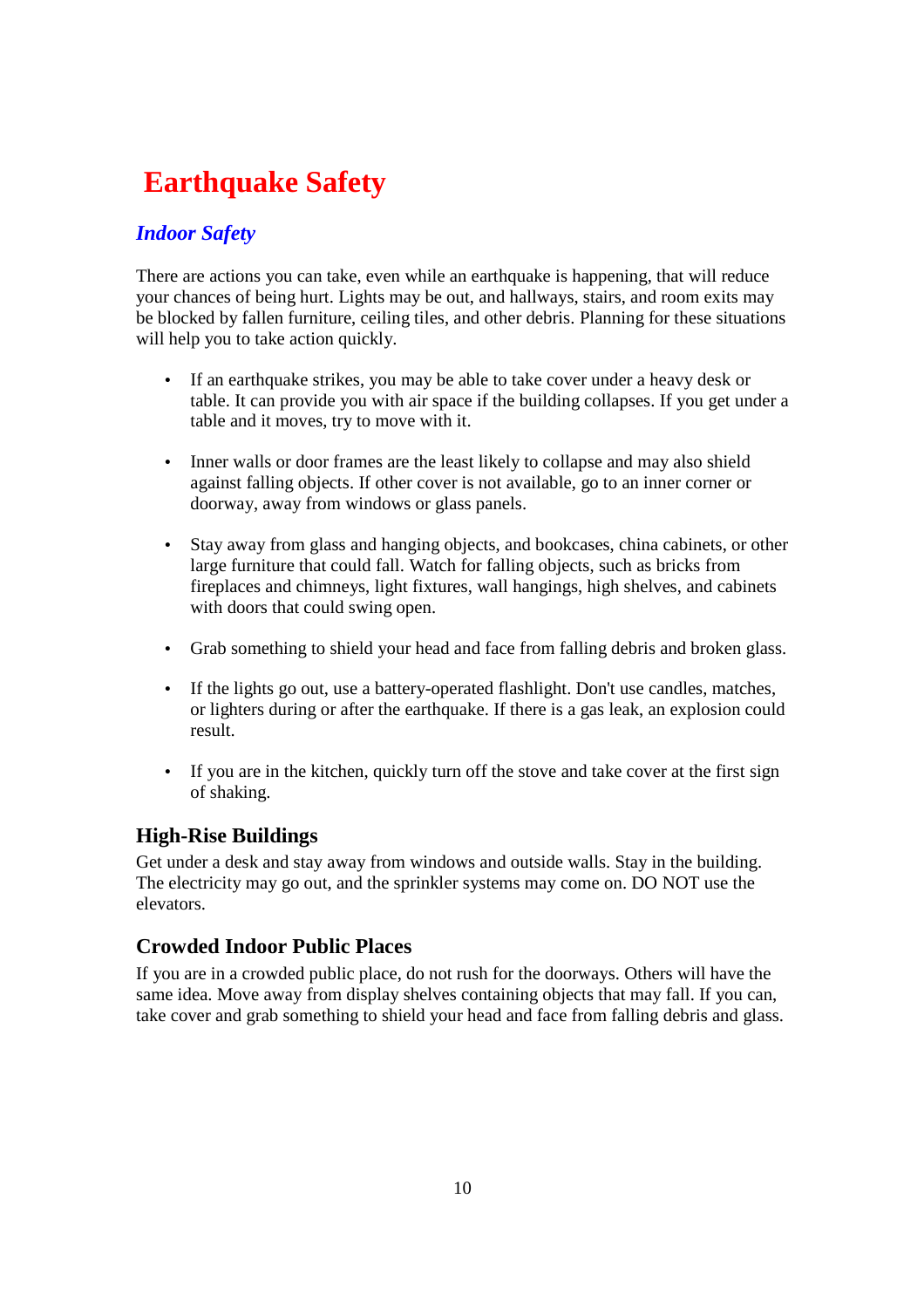# *Outdoor Safety*

If outdoors, move away from buildings and utility wires. The greatest danger from falling debris is just outside doorways and close to outer walls. Once in the open, stay there until the shaking stops.

#### **Automobiles**

If you are in a moving automobile, stop as quickly and safely as possible and move over to the shoulder or curb, away from utility poles, overhead wires, and under- or overpasses. Stay in the vehicle, set the parking brake, and turn on the radio for emergency broadcast information. A car may jiggle violently on its springs, but it is a good place to stay until the shaking stops. If you are in a life-threatening situation, you may be able to reach someone with either a cellular or an emergency roadside assistance phone.

When you drive on, watch for hazards created by the earthquake, such as breaks in the pavement, downed utility poles and wires, a fallen overpasses and bridges.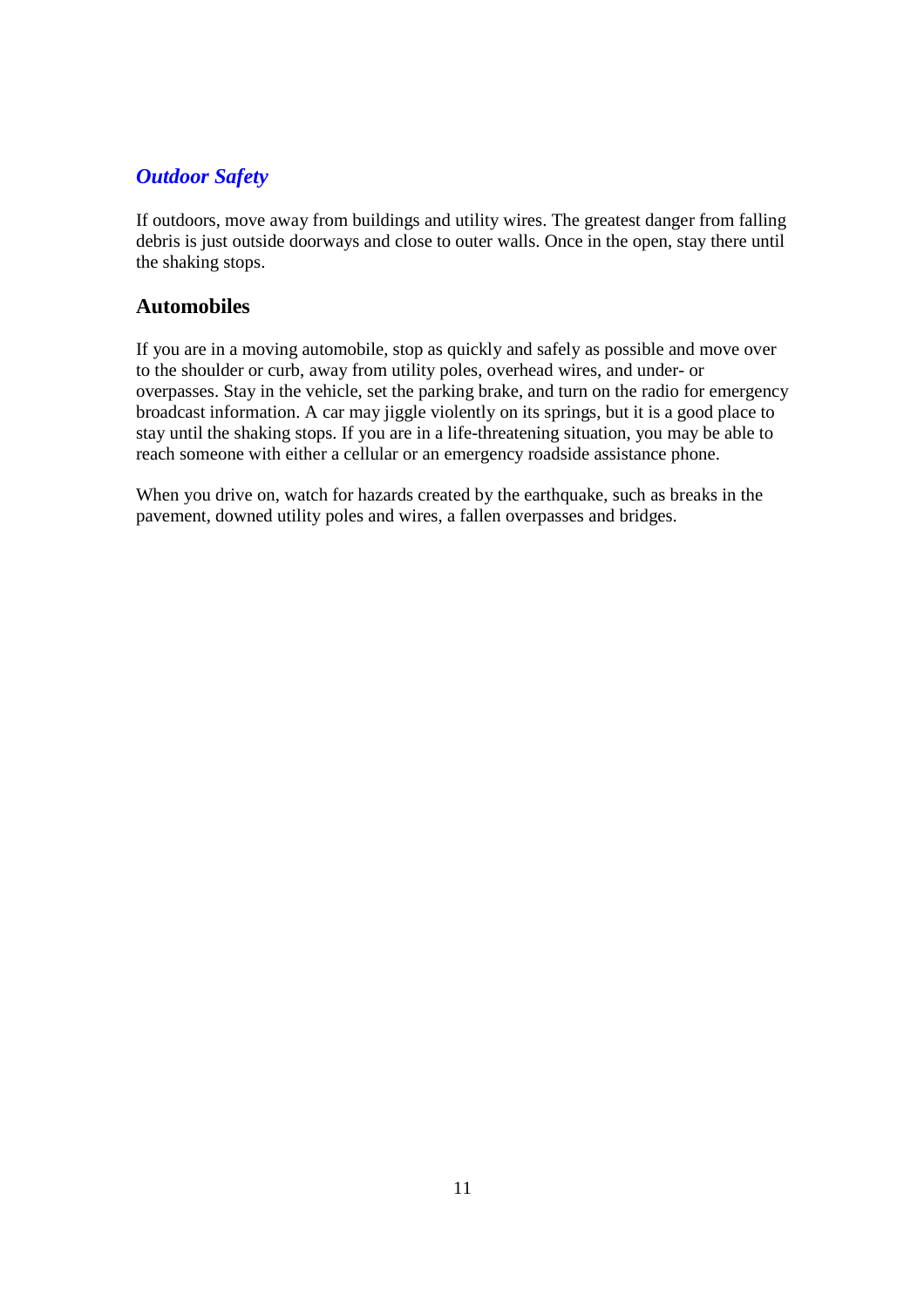# **Special Needs Populations**

# *Persons with Disabilities*

#### **Before an earthquake:**

- Write down any specific needs, limitations, and capabilities that you have, and any medications you take. Make a copy of the list and put it in your purse or wallet.
- Find someone (a spouse, roommate, friend, neighbor, relative, or co-worker) to help you in case of an emergency. Give them the list. You may wish to provide a spare key to your home, or let them know where they can find one in an emergency.

#### **During an earthquake:**

- If you are confined to a wheelchair, try to get under a doorway or into an inside corner, lock the wheels, and cover your head with your arms. Remove any items that are not securely attached to the wheelchair.
- If you are able, seek shelter under a sturdy table or desk. Stay away from outer walls, windows, fireplaces, and hanging objects.
- If unable to move from a bed or chair, protect yourself from falling objects by covering up with blankets and pillows.
- If you are outside, go to an open area away from trees, telephone poles, and buildings, and stay there.

#### **After an earthquake:**

- If you are trapped, try to attract attention to your location.
- Turn on your battery-operated TV or radio to receive emergency information and instructions.
- If you can, help others in need.

#### *Children's Needs*

Fear is a normal reaction to danger. A child may be afraid of recurrence, injury, or death after an earthquake. They may fear being separated from their family or being left alone. Children may even interpret disasters as punishment for real or imagined misdeeds. Children will be less likely to experience prolonged fear or anxiety if they know what to expect before, during, and after an earthquake. Talking to children openly will also help them overcome fears.